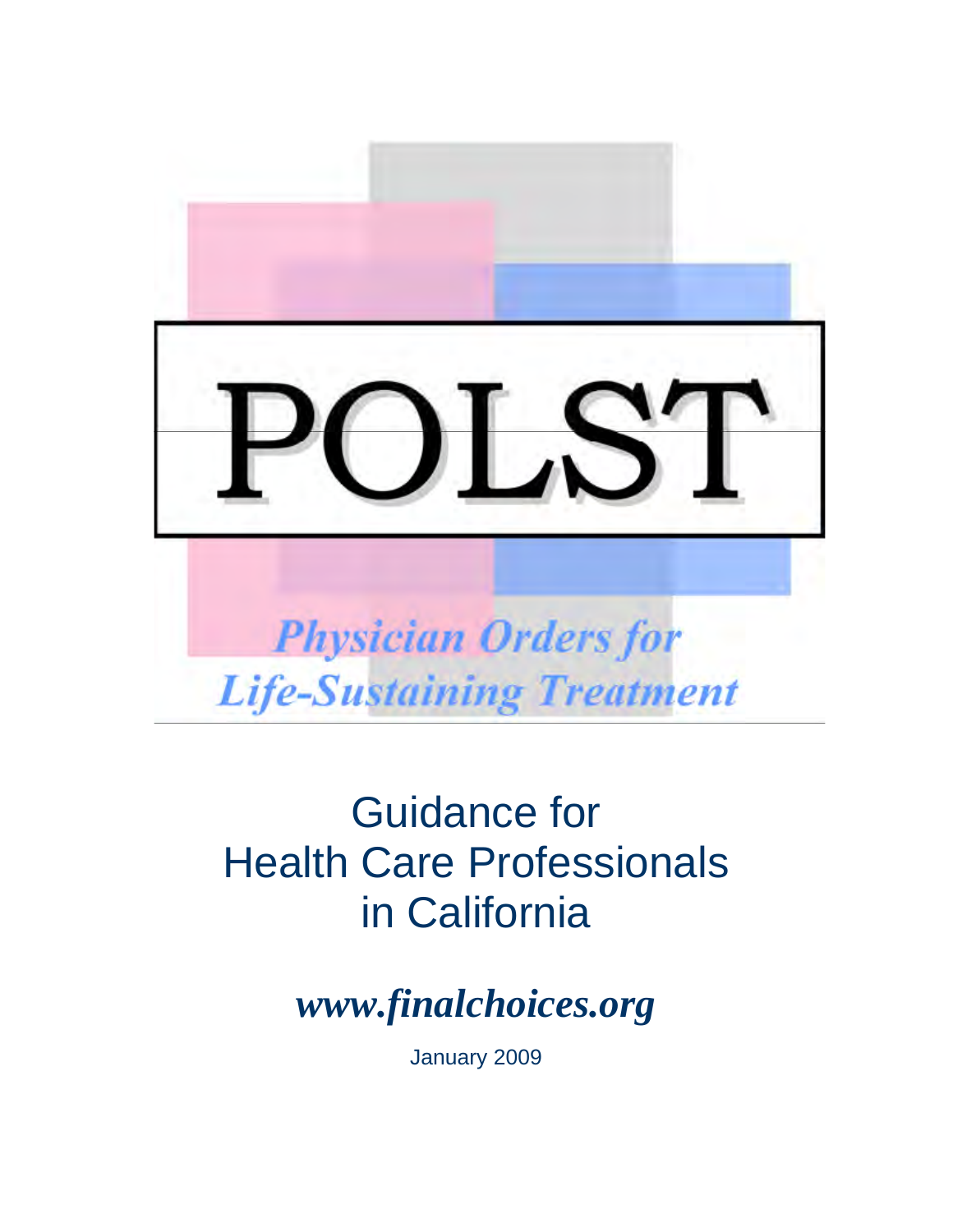# **How to Use POLST**

## *Overview*

## *The POLST Form*

The POLST form should be completed after discussion with the person or healthcare decisionmaker regarding treatment preferences. The document may be completed by other health care professionals under the direction of the physician.

## **The physician must sign the form assuming full responsibility for the medical indications of the orders and accurate reflection of the person's values.**

The California POLST is a double-sided bright pink form. One side of the document contains the "Physician Orders for Life-Sustaining Treatment" (Sections A – C) and the required signature of the doctor and of the patient or healthcare decisionmaker (Section D). The other side of the form lists the decisionmaker's address and phone number as well as the signature of the health care professional preparing the form (if other than the doctor), their title and phone number, and the date the form was prepared, as well as additional instructions.

The signature of the patient (or the patient's legal representative if the patient lacks decision making capacity) provides evidence that the patient or his/her legal representative agrees with the orders on the form. In this respect, the requirement that the patient or his/her legal representative reviews and signs the form provides a safeguard for patients that the orders on the form accurately convey their preferences.

Completion of the POLST form is voluntary, and the goal of such a form is to ensure that the patient receives the level of care desired. The POLST provides documentation of a person's preferences and provides life-sustaining treatment orders that reflect these values. In institutional settings, the POLST should be the first document in the clinical record.

## *Patient Transfer*

When a person in an institution is transferred from one setting to another – for example, from a skilled nursing facility to a hospital – the original form should accompany that person. A copy of the POLST, however, should always be kept in the individual's medical record. Photocopies and faxes of signed POLST forms are legal and valid.

HIPAA permits disclosure of POLST to health care professionals across treatment settings.

In some cases, emergency physicians and admitting physicians have been reluctant to follow POLST orders without first reassessing the person's values in the current clinical situation. However, California law AB 3000 (Statutes 2008, Chapter 266) requires that POLST be followed until a review is completed by the accepting health care professionals. The POLST form must be followed even if the physician who has signed the form is not on medical staff of the facility. The law also states that health care providers who honor POLST forms are not subject to criminal prosecution, civil liability or any other sanction as a result of following the orders.

#### *Review of the POLST Form*

The National POLST Paradigm Task Force recommends that the orders be updated whenever there is a change in the person's condition or values. It is recommended that POLST be reviewed periodically. Review is recommended when:

- The person is transferred from one care setting or care level to another, or
- There is a substantial change in the person's health status, or
- The person's treatment preferences change.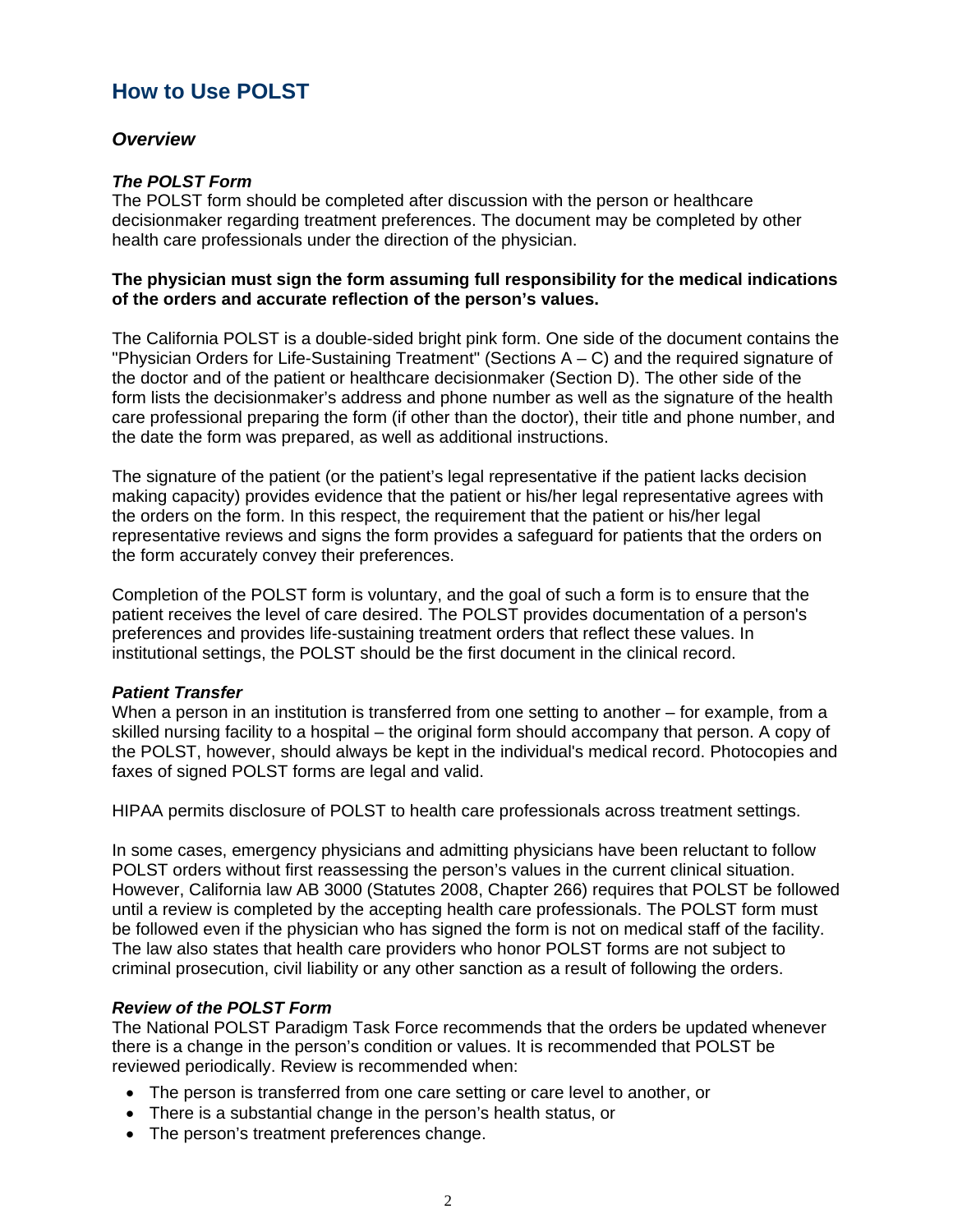In some instances, it may be necessary to follow the orders until such time as a reassessment can be accomplished.

## *Voiding a POLST form*

A person with capacity can at any time void the POLST form or change his/her mind about treatment. To void a POLST form, draw a line through Sections A through D and write "VOID" in large letters. Then sign and date this line. If a health care decisionmaker wishes to change the POLST form based on the known desires of the individual or the individual's best interests, the decisionmaker may request that the physician modify the orders.

# **Section Review of the POLST Form**

# **Physician Orders**

The first three sections include: A – Cardiopulmonary Resuscitation, B – Medical Interventions, and C – Artificially Administered Nutrition. Section D includes information about with whom the orders were discussed to assure that the person's preferences were known and that the form reflects those preferences. It also includes a statement indicating the validity of the orders and the mandatory signature, contact information and medical license number of the physician. The signature of the patient, decisionmaker, parent of minor or conservator is also required.

If a person requires treatment, the first responder should initiate any treatment orders recorded on the POLST, and then contact the physician, as needed. *If Section A, B or C is not completed, full treatment should be provided for that section until clarification is obtained.*

# **A - Cardiopulmonary Resuscitation (CPR)**

**A**  *Check One*  **CARDIOPULMONARY RESUSCITATION (CPR):** *Person has no pulse and is not breathing.* **Attempt Resuscitation/CPR Do Not Attempt Resuscitation/DNR (A**llow **N**atural **D**eath**) (Section B: Full Treatment required)** When not in cardiopulmonary arrest, follow orders in **B** and **C**.

These orders apply only when the person has *no pulse and is not breathing*. This section does not apply to any other medical circumstances.

This section does not apply to a person in respiratory distress (because he/she is still breathing) or to a person who has an irregular pulse and low blood pressure (because he/she has a pulse). For these situations, the first responder should refer to B and C and follow the indicated orders.

If the person wants cardiopulmonary resuscitation (CPR) and CPR is ordered, then the "Attempt Resuscitation/CPR" box is checked. Full CPR measures should be carried out, and 9-1-1 should be called. If "Attempt Resuscitation/CPR" is chosen, then "Full Treatment" box under Section B must be checked.

If a person has indicated that he/she does not want CPR in the event of no pulse and no breathing, then the "Do Not Attempt Resuscitation/DNR" box is checked. CPR should not be performed. No defibrillator (including automated external defibrillators) should be used on a person who has chosen "Do Not Attempt Resuscitation." The person should understand that comfort measures will always be provided and that CPR will not be attempted.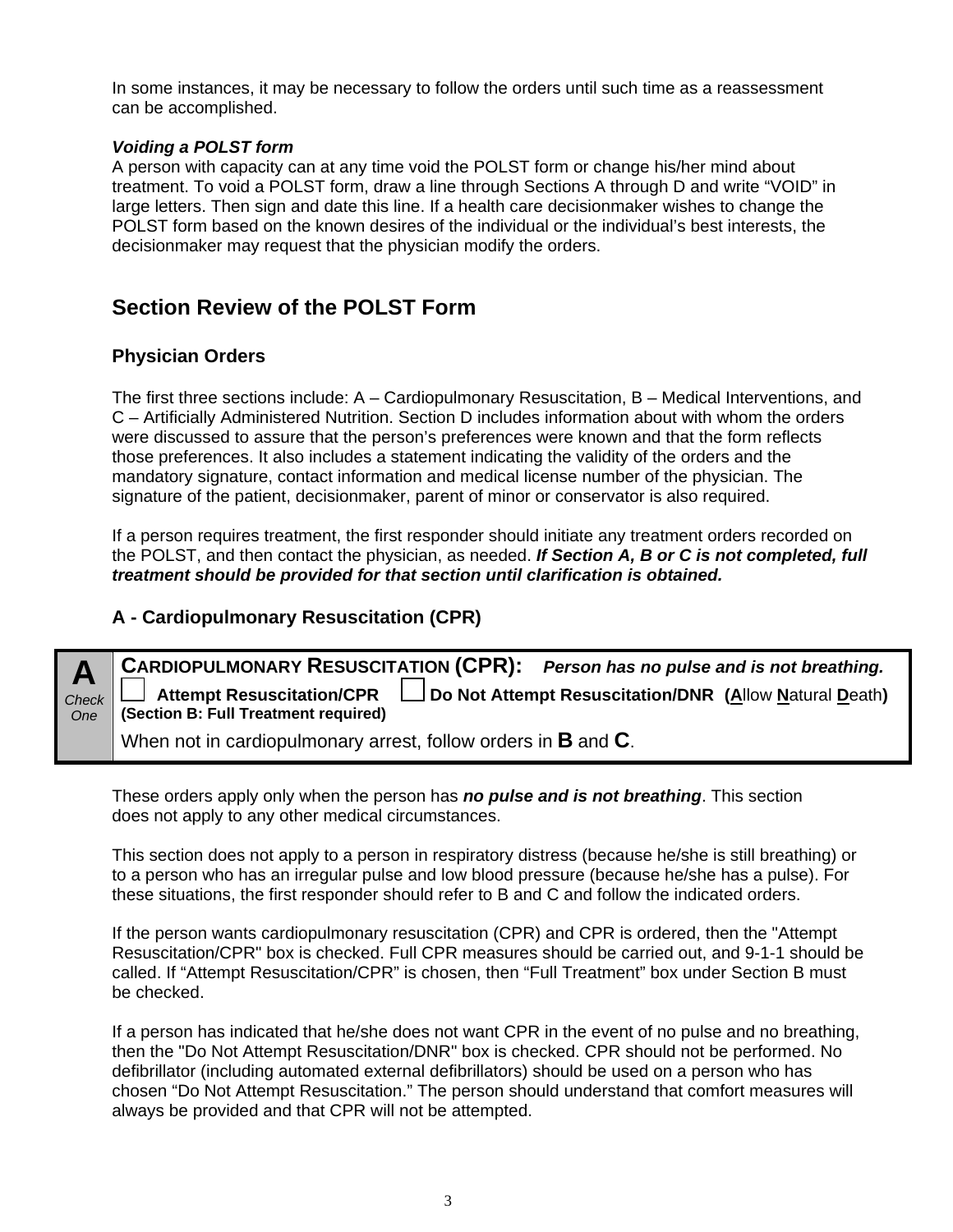## **B - Medical Interventions**

| Б                   | <b>MEDICAL INTERVENTIONS:</b>                                                                                                                                                                                                                | Person has pulse and/or is breathing.                                                                                                                                                                                                                                                                                             |  |  |  |
|---------------------|----------------------------------------------------------------------------------------------------------------------------------------------------------------------------------------------------------------------------------------------|-----------------------------------------------------------------------------------------------------------------------------------------------------------------------------------------------------------------------------------------------------------------------------------------------------------------------------------|--|--|--|
| <b>Check</b><br>One |                                                                                                                                                                                                                                              | <b>Comfort Measures Only</b> Use medication by any route, positioning, wound care and other measures to<br>relieve pain and suffering. Use oxygen, suction and manual treatment of airway obstruction as needed for<br>comfort. Antibiotics only to promote comfort. Transfer if comfort needs cannot be met in current location. |  |  |  |
|                     | Generally avoid intensive care.                                                                                                                                                                                                              | Limited Additional Interventions Includes care described above. Use medical treatment,<br>antibiotics, and IV fluids as indicated. Do not intubate. May use non-invasive positive airway pressure.                                                                                                                                |  |  |  |
|                     |                                                                                                                                                                                                                                              | Do Not Transfer to hospital for medical interventions. Transfer if comfort needs cannot be met in current location.                                                                                                                                                                                                               |  |  |  |
|                     | <b>Full Treatment</b> Includes care described above. Use intubation, advanced airway interventions,<br>mechanical ventilation, and defibrillation/cardioversion as indicated. Transfer to hospital if indicated.<br>Includes intensive care. |                                                                                                                                                                                                                                                                                                                                   |  |  |  |
|                     | <b>Additional Orders:</b>                                                                                                                                                                                                                    |                                                                                                                                                                                                                                                                                                                                   |  |  |  |
|                     |                                                                                                                                                                                                                                              |                                                                                                                                                                                                                                                                                                                                   |  |  |  |
|                     |                                                                                                                                                                                                                                              |                                                                                                                                                                                                                                                                                                                                   |  |  |  |

These orders apply to emergency medical circumstances for a person who has a pulse **and/or** is breathing. This section provides orders for situations that are not covered in Section A.

If all life-sustaining treatments are desired, the "Full Treatment" box is checked. In medical emergencies, 9-1-1 is called. Treatment includes use of intubation, advanced airway intervention, mechanical ventilation, cardioversion, transfer to hospital and use of intensive care, as indicated.

However, if the person chooses some limitation, then another of the other boxes is checked. Health care professionals will first administer the level of emergency medical services (EMS) ordered and then contact the physician.

Comfort care is always provided regardless of indicated level of EMS treatment. Other instructions may also be specified.

**Comfort Measures Only** indicates a desire for only those interventions that enhance comfort. Use medication by any route, positioning, wound care, and oxygen, suction and manual treatment of airway obstruction (choking) as needed for comfort.

Do not transfer to a hospital unless comfort needs cannot be met in the current location. Sometimes it is necessary to transfer patients to the hospital to control their suffering. Examples include immediate and ongoing pain relief, control of bleeding, wound cleaning and dressing as needed to optimize hygiene, positioning for comfort, manual airway opening and stabilization of fractures by splinting and/or surgery (with the goal to control pain).

In some cases, IV medication to enhance comfort may be appropriate for a person who has chosen "Comfort Measures Only." Treatment of dehydration prolongs life. A person who desires IV fluids should indicate "Limited Interventions" or "Full Treatment."

*Limited Additional Interventions* includes comfort measures and medical treatment, and cardiac monitor as indicated. This order is also used to indicate treatment for those with short term dehydration. Intubation, advanced airway interventions and mechanical ventilation are not used; however non-invasive positive airway pressure can be used. This includes continuous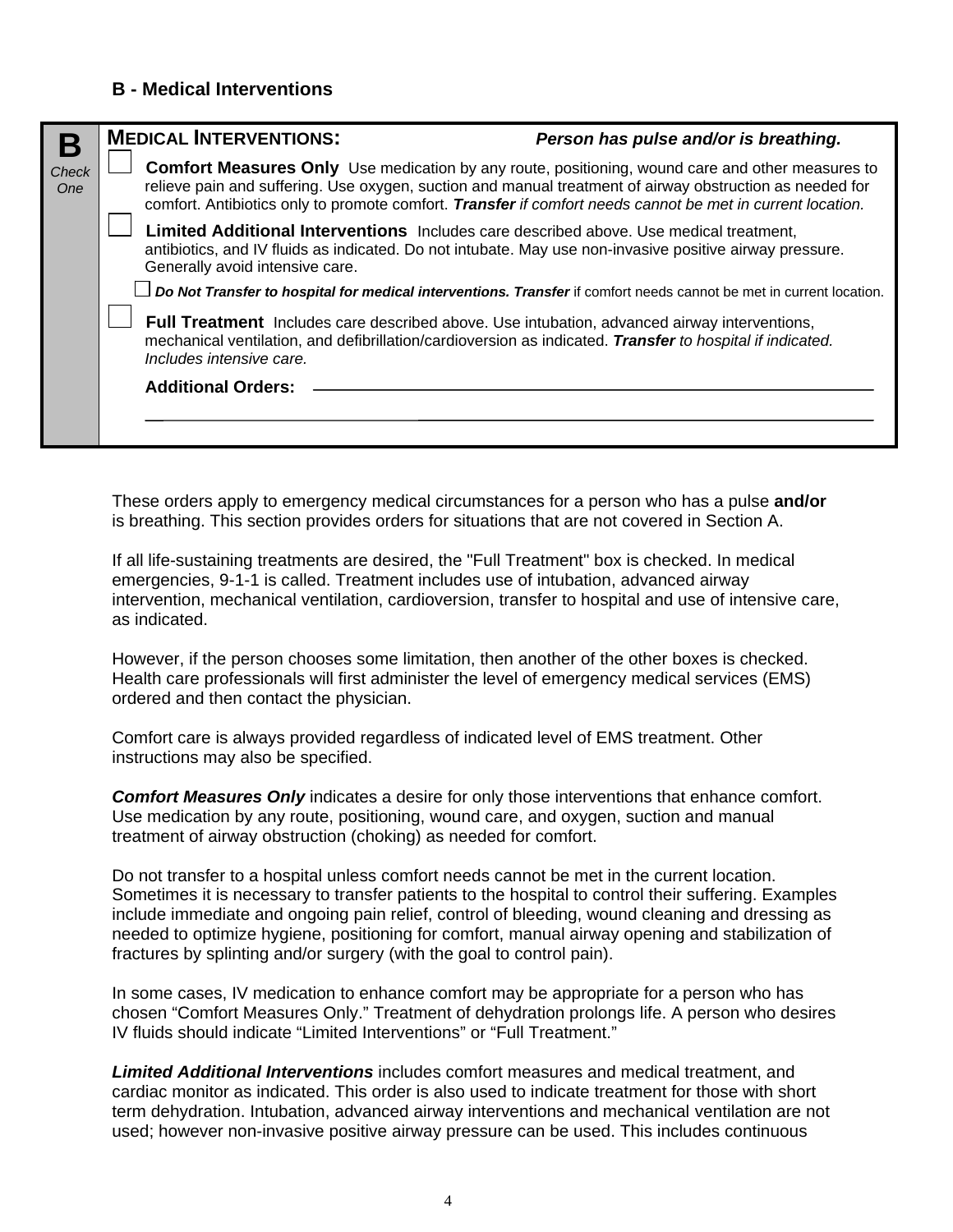positive airway pressure (CPAP), bi-level positive airway pressure (BiPAP) and bag valve mask (BVM) assisted respirations.

If the box "Do Not Transfer to hospital for medical interventions" is checked, the person should be treated at the facility – unless comfort needs cannot be met.

If the box is not checked, the person should be transferred to hospital only if indicated, and use of intensive care should generally be avoided.

*Full Treatment* includes all care above with no limitation of treatment. All support measures needed to maintain and extend life can be utilized – including intubation, advanced airway interventions, mechanical ventilation and electrical cardioversion as indicated.

The person can be transferred to a hospital and intensive care can be used as medically indicated.

When a person is transferred, the POLST form should always be sent with the person. Information explaining that the goals of care have not changed and specifically outlining the treatments for which the person is being transferred must be conveyed. Direct communication with the receiving health care team about the goals of care assures that the person's wishes are respected and comfort maximized as a person moves from one care setting to another.

# **C – Artificially Administered Nutrition**

|              | ARTIFICIALLY ADMINISTERED NUTRITION: Offer food by mouth if feasible and desired.                                                    |  |  |  |  |
|--------------|--------------------------------------------------------------------------------------------------------------------------------------|--|--|--|--|
| Check<br>One | No artificial nutrition by tube.<br>Defined trial period of artificial nutrition by tube.<br>Long-term artificial nutrition by tube. |  |  |  |  |
|              | <b>Additional Orders:</b>                                                                                                            |  |  |  |  |

Oral fluids and nutrition must always be offered to the person if medically feasible. No artificial nutrition by tube is provided for a person who refuses this treatment or if it is not medically indicated. If long-term artificial nutrition by tube is medically indicated and desired by the person, then the appropriate box is checked.

In some cases, a defined trial period of artificial nutrition by tube can allow time to determine the course of an illness or allow the person an opportunity to clarify his/her goals of care.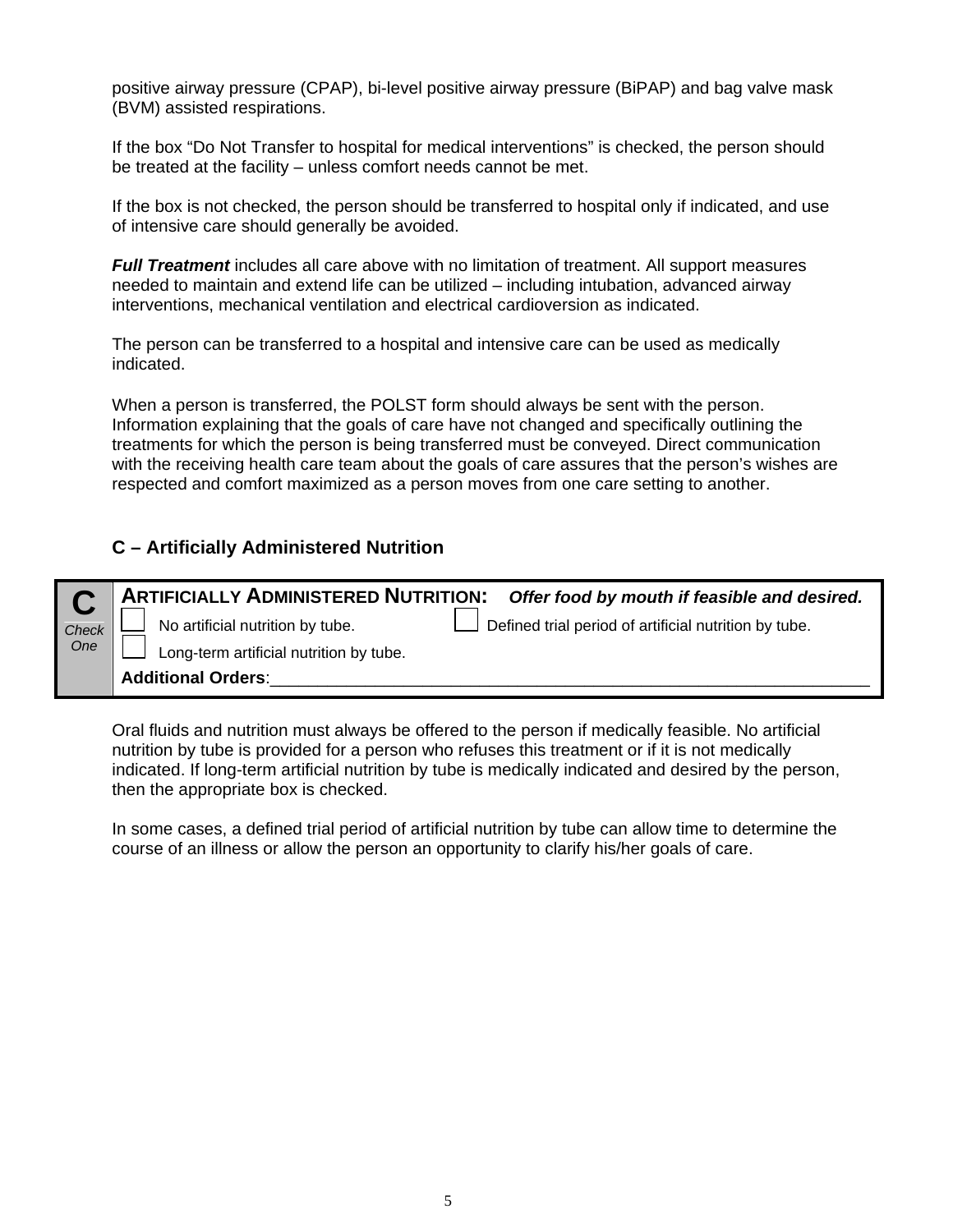# **D – Signatures and Summary of Medical Condition**

|  | <b>SIGNATURES AND SUMMARY OF MEDICAL CONDITION:</b><br><b>Discussed with:</b><br>Health Care Decisionmaker $\Box$ Parent of Minor $\Box$ Court Appointed Conservator<br>Patient    <br>Other:                                                        |  |                               |                     |                                      |  |  |  |  |  |
|--|------------------------------------------------------------------------------------------------------------------------------------------------------------------------------------------------------------------------------------------------------|--|-------------------------------|---------------------|--------------------------------------|--|--|--|--|--|
|  |                                                                                                                                                                                                                                                      |  |                               |                     |                                      |  |  |  |  |  |
|  | <b>Signature of Physician</b>                                                                                                                                                                                                                        |  |                               |                     |                                      |  |  |  |  |  |
|  | My signature below indicates to the best of my knowledge that these orders are consistent with the person's medical<br>condition and preferences.                                                                                                    |  |                               |                     |                                      |  |  |  |  |  |
|  | Print Physician Name                                                                                                                                                                                                                                 |  | <b>Physician Phone Number</b> |                     | Date                                 |  |  |  |  |  |
|  | Physician Signature (required)                                                                                                                                                                                                                       |  |                               | Physician License # |                                      |  |  |  |  |  |
|  | Signature of Patient, Decisionmaker, Parent of Minor or Conservator                                                                                                                                                                                  |  |                               |                     |                                      |  |  |  |  |  |
|  | By signing this form, the legally recognized decisionmaker acknowledges that this request regarding resuscitative measures<br>is consistent with the known desires of, and with the best interest of, the individual who is the subject of the form. |  |                               |                     |                                      |  |  |  |  |  |
|  | Signature (required)                                                                                                                                                                                                                                 |  | Name (print)                  |                     | Relationship (write self if patient) |  |  |  |  |  |
|  | Summary of Medical Condition                                                                                                                                                                                                                         |  |                               | Office Use Only     |                                      |  |  |  |  |  |
|  |                                                                                                                                                                                                                                                      |  |                               |                     |                                      |  |  |  |  |  |

Upon completion of the orders, the physician checks the box indicating with whom the orders were discussed (i.e., patient, parent of minor, health care representative, court-appointed guardian, or other). The physician signing the form is acknowledging that the signature below indicates that the orders are consistent with patient/surrogate preferences, if known. The signer is recommended to include additional information supporting the basis for the orders in the medical record.

The physician *must* sign and date the form where indicated. *Without this signature, the orders are not valid*. If allowed by institutional or community policy, verbal orders are valid. The orders can be signed at a later time by the physician.

After signing, the physician prints his/her name, phone number, physician license number and the date the orders were written.

Below the physician's signature is a section for the signature of the patient, decisionmaker, parent of minor or conservator. By signing the form, a legally recognized decisionmaker acknowledges that the request regarding resuscitative measures is consistent with the known desires of and with the best interest of the individual who is the subject of the form.

There is also a box that can be used to briefly summarize the person's medical condition.

The bottom of the POLST includes reminders that the original form should accompany the person whenever transferred or discharged. It allows receiving health care professionals to have the same information regarding the medical indications and person's preferences for lifesustaining treatment and increases the likelihood that these orders will be respected in the new care setting. Health systems with electronic record capability may scan the POLST form to ensure the orders are accessible.